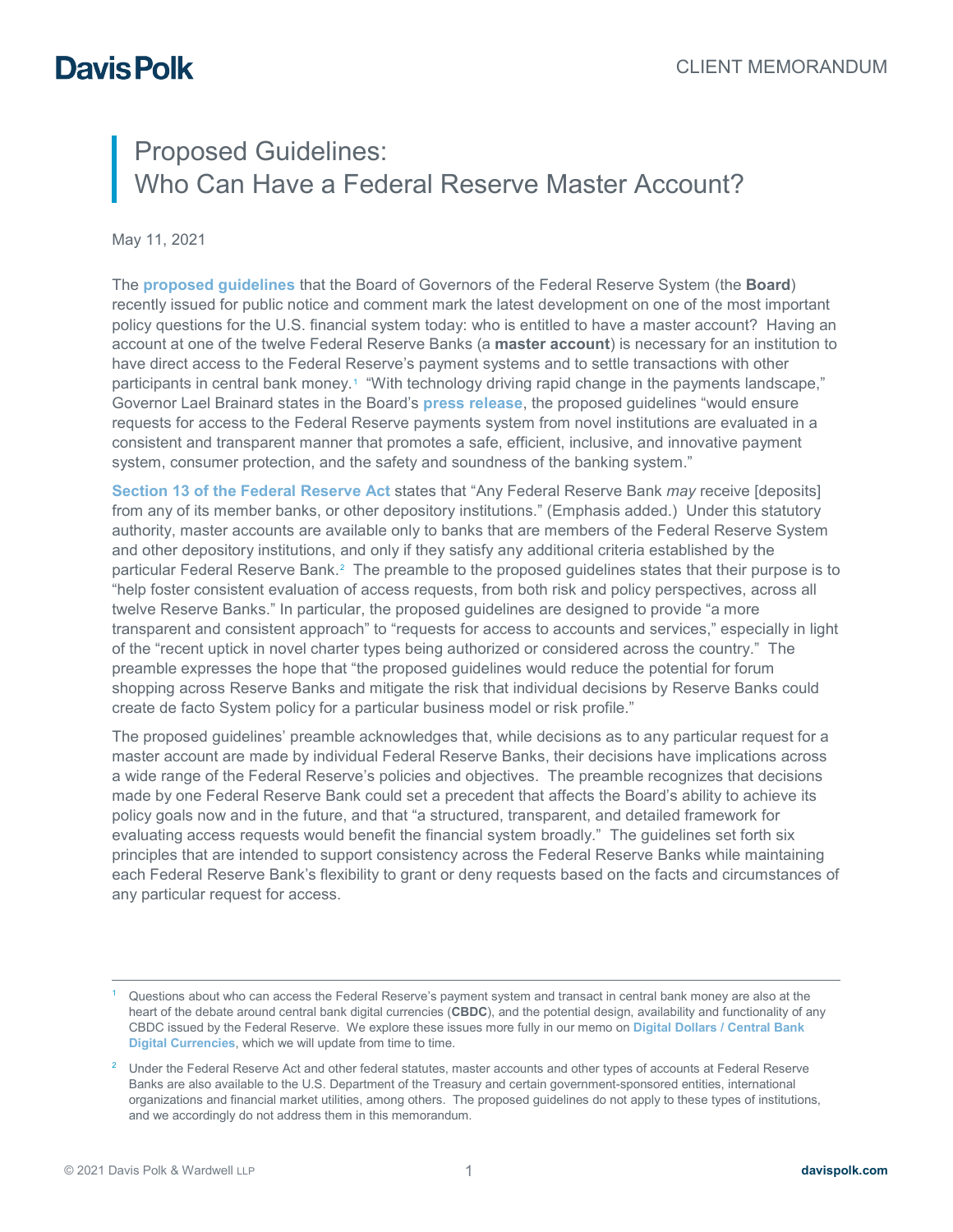A research note from Isaac Boltansky at Compass Point predicts "a deluge of comments from all corners of financial services" on the proposed guidelines, and number of informed commentators have already expressed initial views. According to Mr. Boltansky, "At first blush, the Fed's principles appear to set a relatively high hurdle for access, but outlining these standards provides a welcome degree of clarity considering recent charter uncertainty." PwC **[offered](https://www.pwc.com/us/en/industries/financial-services/library/pdf/pwc-finreg-our-take-may-07-2021.pdf)** a similar perspective: "While some digital asset firms will appreciate the clarity provided by the proposal, many will have a long way to go to meet its stringent requirements, in particular those around liquidity risk, BSA/AML, and cybersecurity." Bank Policy Institute President and CEO Greg Baer, while echoing appreciation for the Board's request for comments, **[struck a different note](https://bpi.com/bpi-responds-to-federal-reserve-proposed-guidelines-on-fed-accounts-and-access-to-the-payment-system/)**: "Historically, only regulated and supervised banks have been permitted access, and if Big Tech and FinTech firms seek that right, the question is whether they ought to shoulder the traditionally associated responsibilities and whether further protections are warranted given that they are uninsured and lightly regulated, and therefore inherently riskier to the system."

The proposal was approved with all members of the Board voting in favor and no abstentions. Comments on the proposal are due 60 days after its publication in the Federal Register, which is scheduled for **May [11, 2021](https://www.federalregister.gov/d/2021-09873)**. The following sections of this memorandum provide an overview of the process for the Federal Reserve Banks' consideration of requests for master accounts and the six principles in the proposed guidelines.

#### **Process for Evaluating Requests for a Master Account**

The process begins when an institution submits its request for a master account, with any required supporting documentation, to a Federal Reserve Bank. The Federal Reserve Banks evaluate each request on a case-by-case basis.<sup>[3](#page-1-0)</sup> The proposed guidelines are "centered on a foundation of risk management and mitigation" and identify the factors that the Federal Reserve Banks should consider when evaluating an institution against the type of risk targeted by each of the six principles. The evaluation is supposed to cover "risk mitigation strategies adopted by the institution (including capital, risk frameworks, compliance with regulations, and supervision) and by the Reserve Bank (including account agreement provisions, restrictions on financial services accessed, account risk controls, and denial of access requests)."

The proposed guidelines state that when applying the factors the Federal Reserve Banks should, to the extent possible, incorporate the assessments of an institution's federal or state supervisors into their own independent assessment of the institution's risk profile. Because the proposed guidelines use factors that are already broadly applied to federally insured depository institutions, the preamble states that application of the guidelines to insured institutions "would be fairly straightforward in most cases." In contrast, "assessments of access requests from non-federally-insured institutions . . . may require more extensive due diligence."

<span id="page-1-0"></span> <sup>3</sup> As discussed in the Federal Reserve's **[Operating Circular No. 1](https://www.frbservices.org/assets/resources/rules-regulations/020113-operating-circular-1.pdf)**, an institution has the option to settle transactions in its own master account or in the master account of another institution that has agreed to act as its correspondent. The proposed guidelines apply to requests for either type of arrangement. The Federal Reserve financial services included in the scope of the proposed guidelines, however, do not include transactions conducted as part of the Federal Reserve's open market operations or the administration of the discount window.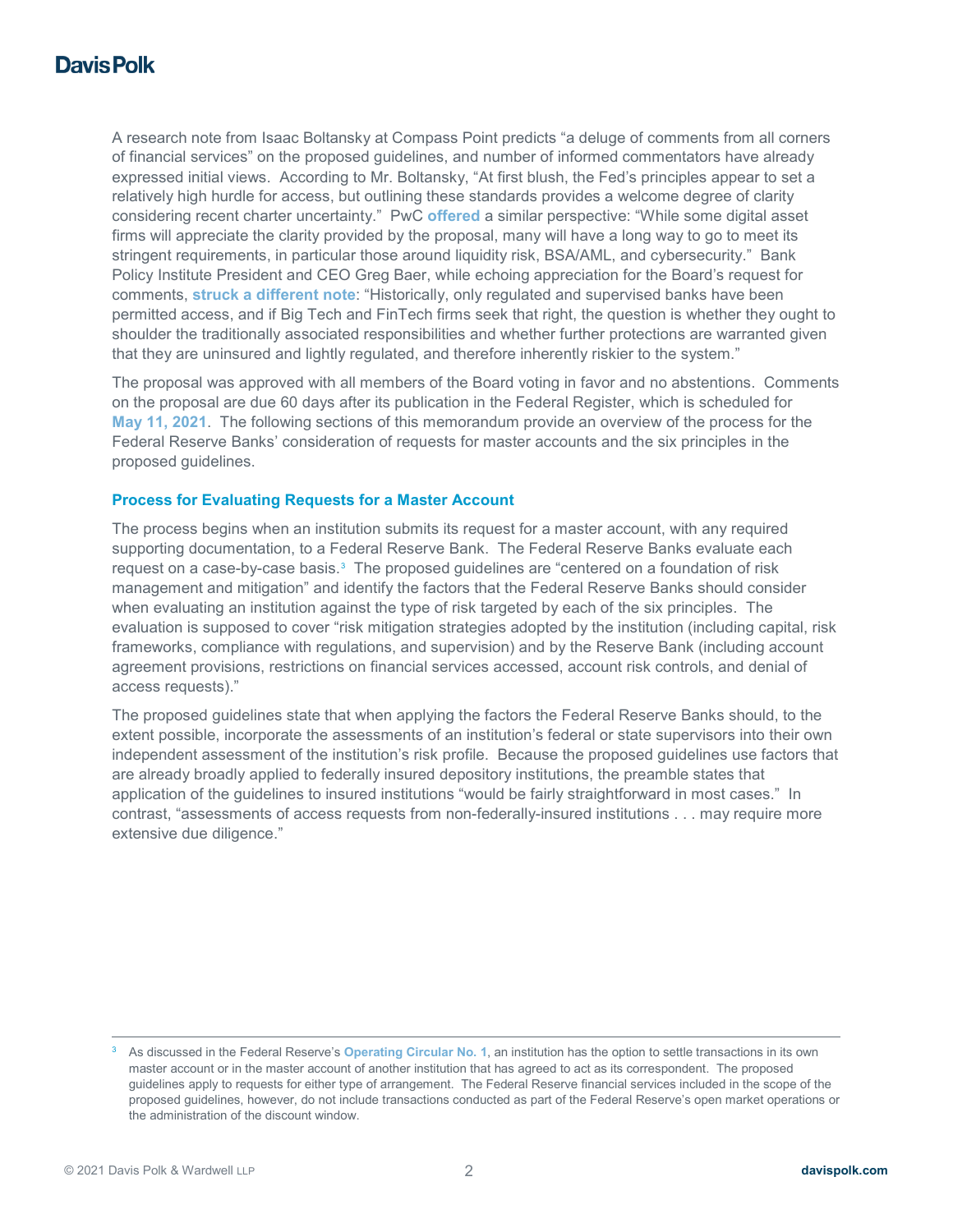### **Principle #1: Legal Eligibility**

*"Each institution requesting an account or services must be eligible under the Federal Reserve Act or other federal statute to maintain an account at a Reserve Bank and receive Federal Reserve services and should have a well-founded, clear, transparent, and enforceable legal basis for its operations."*

The proposed guidelines expressly apply to any request from a **member bank** or other **depository institution** as defined by **[section 19\(b\) of the Federal Reserve Act](https://www.federalreserve.gov/aboutthefed/section19.htm)**, as well as Edge and Agreement corporations and branches and agencies of foreign banks. Section 19(b) defines the term "depository institution" to include "any insured bank" and "any bank which is *eligible to make application to become an insured bank* under section 5" of the Federal Deposit Insurance Act (**FDI Act**). (Emphasis added.) It defines the term "bank" as "any insured or non-insured bank, as defined in section 3 of the [FDI Act], other than a mutual savings bank or a savings bank as defined in such section." [4](#page-2-0) Under **[Section 3 of the](https://www.fdic.gov/regulations/laws/rules/1000-400.html#fdic1000sec.3a)  [FDI Act](https://www.fdic.gov/regulations/laws/rules/1000-400.html#fdic1000sec.3a)**, the definition of the term "bank" includes "any national bank and State bank," the term "insured bank" means "any bank . . . the deposits of which are insured in accordance with the [FDI Act]" and the term "noninsured bank" means "any bank the deposits of which are not so insured." Thus, both insured and uninsured state or national banks are legally eligible for "a Federal Reserve account and services." In addition, the preamble states that "[t]he Board is considering whether it may in the future be useful to clarify the interpretation of legal eligibility under the Federal Reserve Act for a Federal Reserve account and services."

The proposed guidelines state that a Federal Reserve Bank's assessment of an institution under this principle should also consider:

- the consistency of the institution's activities and services with applicable laws and regulations, such as Article 4A of the Uniform Commercial Code and the Electronic Fund Transfer Act; and
- whether the design of the institution's services would impede compliance by the institution's customers with U.S. sanction programs, Bank Secrecy Act (**BSA**) and anti-money-laundering (**AML**) requirements or regulations, or consumer protection laws and regulations.

#### **Principle #2: Safety and Soundness**

### *"Provision of an account and services to an institution should not present or create undue credit, operational, settlement, cyber or other risks to the Reserve Bank."*

To meet the requirements of this principle, an institution should:

- have an effective risk management framework and governance arrangements that meet certain conditions and ensure that the institution operates in a safe and sound manner during both normal conditions and periods of idiosyncratic and market stress;
- be in substantial compliance with its primary supervisor's regulatory and supervisory requirements;
- be able to demonstrate:
	- − an ability to comply, were it to obtain a master account, with Board orders and policies, and other applicable agreements, operating circulars and requirements of the Federal Reserve;
	- − sound financial condition, including adequate capital to continue as a going concern and to meet its current and projected operating expenses under a range of scenarios;

<span id="page-2-0"></span>Section 19(b) separately provides that the term "depository institution" includes "any mutual savings bank" or "savings bank" as defined in section 3 of the FDI Act or any such savings bank which is eligible to make application to become an insured bank under section 5 of the FDI Act.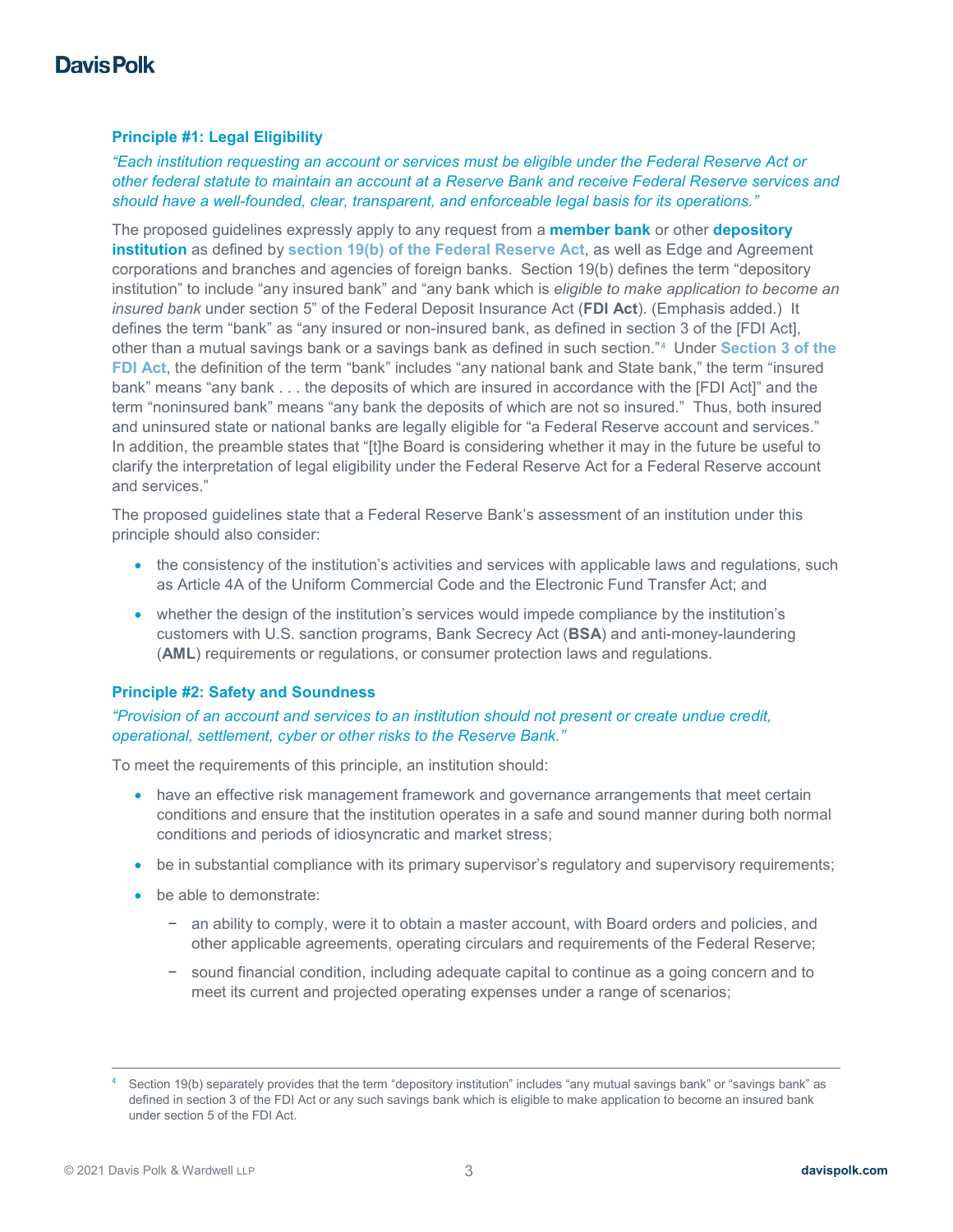- − its ability, on an ongoing basis, including during periods of idiosyncratic or market stress, to meet all of its obligations to remain a going concern and comply with its agreement for a master account, including by maintaining:
	- sufficient liquid resources to meet its obligations to the Federal Reserve Bank under applicable agreements, operating circulars, and Board policies;
	- operational capacity to ensure that such liquid resources are available to satisfy all such obligations to the Federal Reserve Bank on a timely basis; and
	- settlement processes designed to appropriately monitor balances in its master account on an intraday basis, to process transactions through its account in an orderly manner and maintain/achieve a positive account balance before the end of the business day;
- an operational risk framework designed to ensure operational resiliency against events associated with processes, people, and systems, which should:
	- identify the range of operational risks presented by the institution's business model;
	- establish sound operational risk management objectives to address such risks;
	- establish sound governance arrangements, rules, and procedures;
	- establish rules and procedures to carry out risk management objectives;
	- employ the resources necessary to achieve risk management objectives and effectively implement rules and procedures; and
	- support compliance with electronic access requirements, including security measures, outlined in the **Federal [Reserve Banks' Operating Circular No. 5](https://www.frbservices.org/assets/resources/rules-regulations/101520-operating-circular-5.pdf)**.

#### **Principle #3: Risks to the Payment System**

#### *"Provision of an account and services to an institution should not present or create undue credit, liquidity, operational, settlement, cyber or other risks to the overall payment system."*

- The institution should have an effective risk management framework and governance arrangements to limit the impact of idiosyncratic stress, disruptions, outages, cyber incidents or other incidents at the institution on other institutions and the payment system broadly, including:
	- − clearly defined operational reliability objectives and policies and procedures;
	- − an adequate business continuity plan and a resiliency objective to ensure the institution can resume services in a reasonable timeframe; and
	- − policies and procedures for identifying risks that external parties may pose to sound operations, including interdependencies with affiliates, service providers, and others;
- The Federal Reserve Bank should consider:
	- − actual and potential interactions between the institution's use of a master account and services and (other parts of) the payment system; and
	- − the extent to which the institution's use of a master account might restrict funds from being available to support the liquidity needs of other institutions.
- The institution must also, in the Federal Reserve Bank's judgment, meet standards of safety and soundness consistent with those set forth under principle #2 above.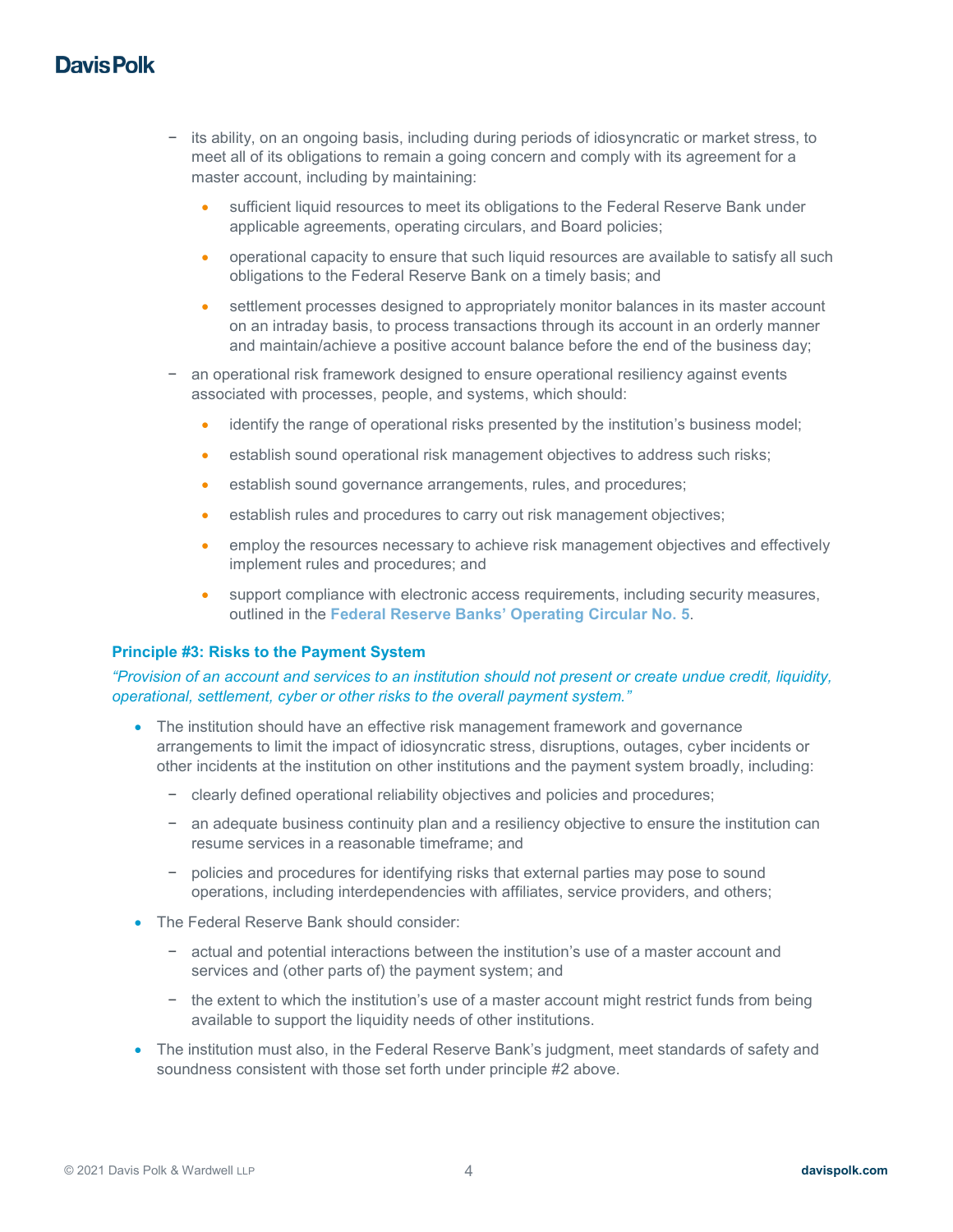### **Principle #4: U.S. Financial Stability**

*"Provision of an account and services to an institution should not create undue risk to the stability of the U.S. financial system."*

- The Federal Reserve Bank should determine, in coordination with the other Federal Reserve Banks and Board, whether the access to a master account by an institution itself or a group of like institutions could introduce financial stability risk to the U.S. financial system.
	- − The Federal Reserve Bank should confirm that the institution has an effective risk management framework and governance arrangements for managing liquidity, credit, and other risks that may arise in times of financial or economic stress.
	- − The Federal Reserve Bank should consider the extent to which, especially in times of financial or economic stress, liquidity or other strains at the institution may be transmitted to other segments of the financial system.
	- − The Federal Reserve Bank should consider the extent to which, especially during times of financial or economic stress, access to an account and services by an institution itself (or a group of like institutions) could affect deposit balances across U.S. financial institutions more broadly and whether any resulting movements in deposit balances could have a deleterious effect on U.S. financial stability.
		- Balances held in master accounts are high-quality liquid assets, making them very attractive in times of financial or economic stress. For example, in times of stress, investors that would otherwise provide short-term funding to nonfinancial firms, financial firms, and state and local governments could rapidly withdraw that funding and instead deposit their funds with an institution holding mostly central bank balances. If the institution is not subject to capital requirements similar to a federally-insured institution, the potential for sudden and significant deposit inflows into that institution is particularly large, which could disintermediate other parts of the financial system, greatly amplifying stress.
- The interpretive gloss provided in the preamble may be particularly relevant to the application of principle #4. The Board states that the proposed guidelines "are designed as a risk management framework and, as such, the principles focus on risks that an institution's access could pose," but acknowledges that "an institution's access could have net benefits to the financial system that are not a focus of the risk management framework."

#### **Principle #5: Prevention of Financial Crimes**

*"Provision of an account and services to an institution should not create undue risk to the overall economy by facilitating activities such as money laundering, terrorism financing, fraud, cybercrimes, or other illicit activity."*

- The institution should have an AML program consistent with the requirements in 31 CFR 1020.210(b) and comply with the Office of Foreign Assets Control (**OFAC**) regulations in 31 CFR Chapter V.
	- − These compliance programs should contain the following elements:
		- a system of internal controls, including policies and procedures, to ensure ongoing BSA/AML and OFAC compliance;
		- independent audit and testing of BSA/AML and OFAC compliance;
		- senior management commitment to BSA/AML and OFAC compliance, including, at a minimum, the designation of a specific person or persons responsible for managing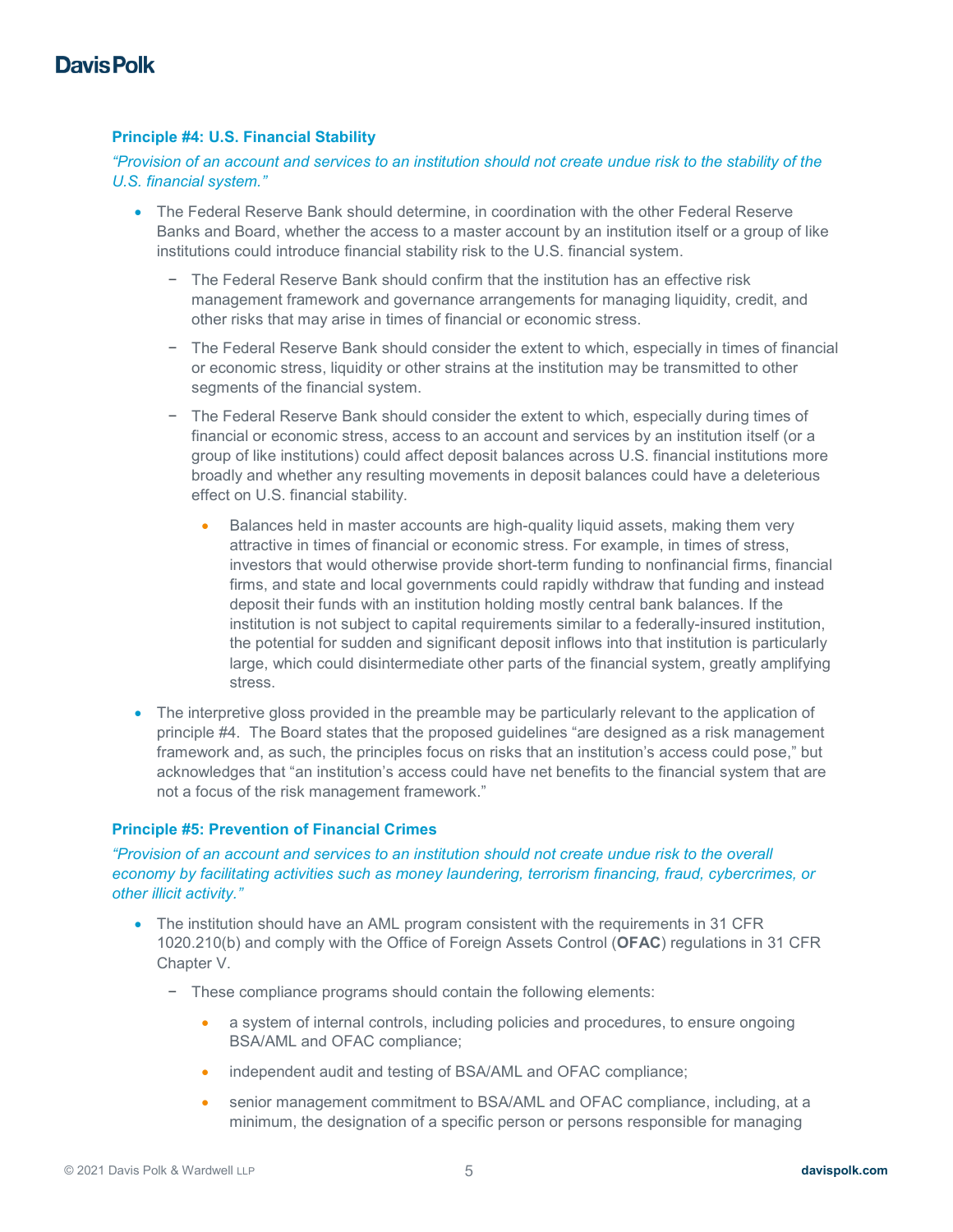BSA/AML and OFAC compliance; senior management review and approval of the programs; sufficient authority and autonomy; and senior management taking and demonstrating that it will continue to take steps to ensure that the compliance unit receives adequate resources;

- ongoing training for appropriate personnel with a scope that is appropriate for the products and services the institution offers; and
- processes that allow for a risk-based classification of the customer base, including riskbased procedures for ongoing customer due diligence.

### **Principle #6: Monetary Policy**

*"Provision of an account and services to an institution should not adversely affect the Federal Reserve's ability to implement monetary policy."*

- The Federal Reserve Bank should determine, in coordination with the other Federal Reserve Banks and the Board, whether access to a master account and services by an institution itself or a group of like institutions could have an effect on the implementation of monetary policy.
- The Federal Reserve Bank should consider, among other things, whether access to a master account by the institution could affect the level and variability of the demand for and supply of reserves, the level and volatility of key policy interest rates, the structure of key short-term funding markets, and the overall size of the consolidated balance sheet of the Federal Reserve Banks. The Reserve Bank should also consider the implications of providing an account to the institution in normal times as well as in times of stress. This consideration should occur regardless of the current monetary policy implementation framework in place.